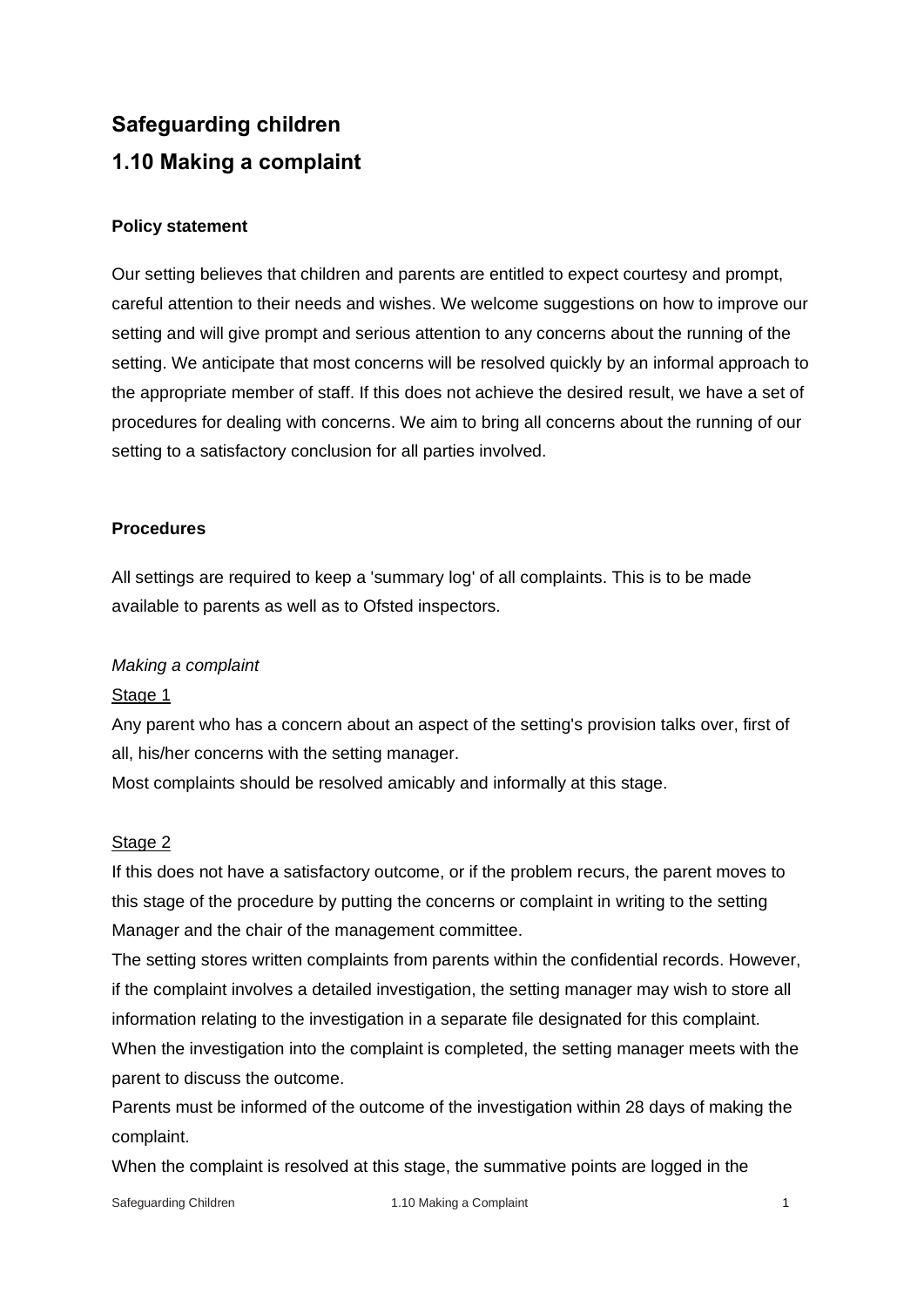#### Complaints Summary Record.

#### Stage 3

If the parent is not satisfied with the outcome of the investigation, he or she requests a meeting with the setting manager and the chair of the management committee. The parent should have a friend or partner present if required and the manager should have the support of the chairperson of the management committee, or a professional colleague, present. An agreed written record of the discussion is made as well as any decision or action to take, as a result, all of the parties present at the meeting sign the record and receive a copy of it. This signed record signifies that the procedure has concluded. When the complaint is resolved at this stage, the summative points are logged in the Complaints Summary Record.

#### Stage 4

If at the stage three meeting the parent and setting cannot reach agreement, an external mediator is invited to help to settle the complaint. This person should be acceptable to both parties, listen to both sides and offer advice. A mediator has no legal powers but can help to define the problem, review the action so far and suggest further ways in which it might be resolved.

Staff or volunteers within the Pre-school Learning Alliance are appropriate persons to be Invited to act as mediators.

The mediator keeps all discussions confidential. S/he can hold separate meetings with the setting personnel (setting manager and chair of the management committee) and the parent, if this is decided to be helpful. The mediator keeps an agreed written record of any meetings that are held and of any advice s/he gives.

# Stage 5

When the mediator has concluded her/his investigations, a final meeting between the parent, the setting manager and the chair of the management committee is held. The purpose of this meeting is to reach a decision on the action to be taken to deal with the complaint. The mediator's advice is used to reach this conclusion. The mediator is present at the meeting if all parties think this will help a decision to be reached.

A record of this meeting, including the decision on the action to be taken, is made. Everyone present at the meeting signs the record and receives a copy of it. This signed record signifies that the procedure has concluded.